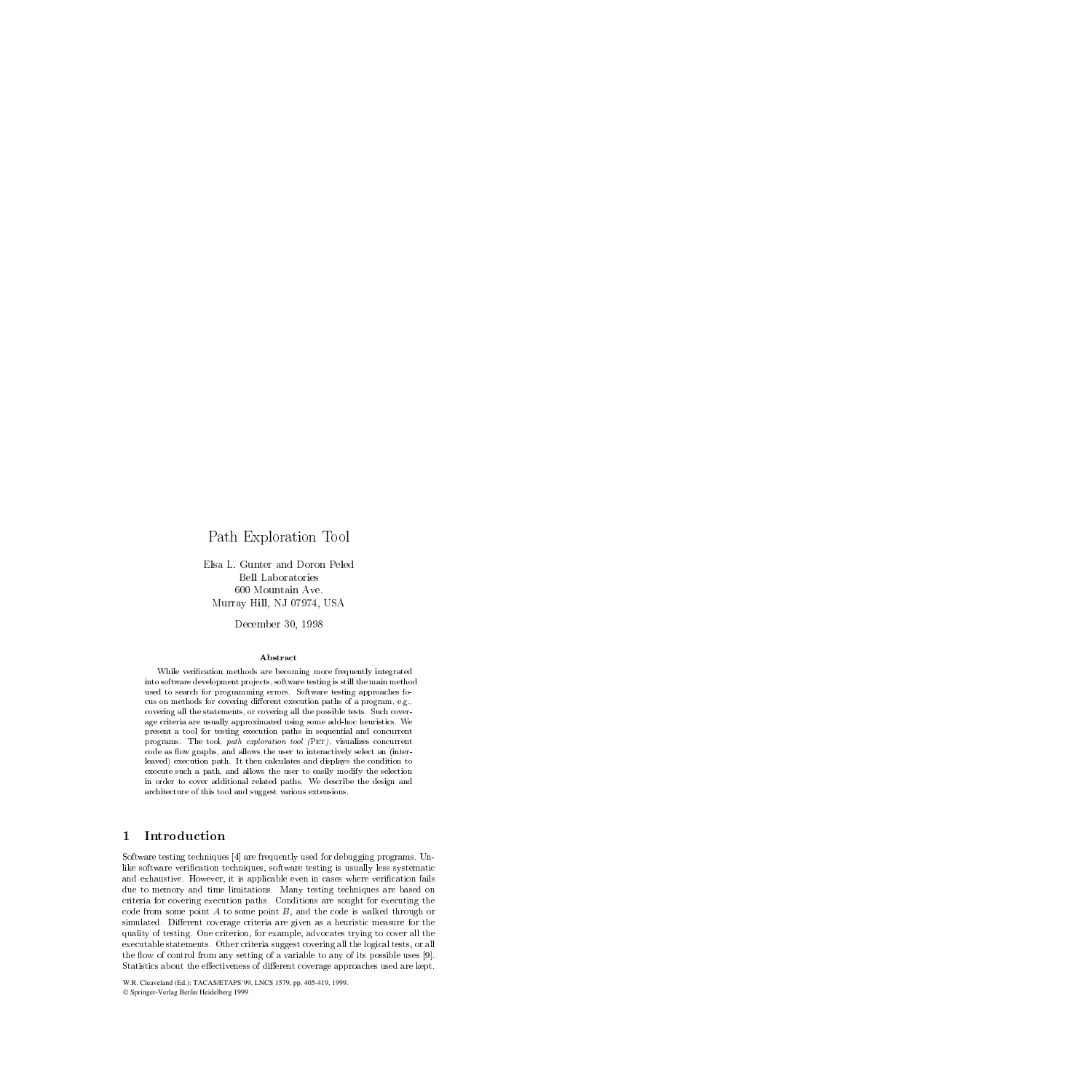In this paper, we present a new testing approach and a corresponding testing tool. The focus of the analysis is an execution path in a sequential code, or on interleaved execution paths consisting of sequences of transitions from different concurrent processes. The system facilitates selecting such paths and calculating the conditions under which they can be executed. It also assists in generating variants of this path, such as allowing different interleavings of the path transitions.

The code of the checked programs is compiled into a collection of interconnecting flow graphs. The system calculates the most general condition for executing the path and performs formula simplication. We present the tool's architecture and demonstrate its use.

The system's architecture includes:

- An SML program that takes processes, written using Pascal-like syntax, and produces their corresponding flow graphs.
- A DOT program that is used to help obtain an optimal display of the flow graphs, representing the different processes.
- A TCL/TK graphical interface that allows selecting and manipulating paths.
- An SML program that calculates path conditions and simplifies them.
- An HOL decision procedure that is used to further simplify the path conditions by applying a Presburger arithmetic decision procedure.

## $\bf{2}$ 2 System Architecture

Research in formal methods focuses mainly on issues such as algorithms, logics, and proof systems. Such methods are often judged according to their expressiveness and complexity. However, experience shows that the main obstacles in practically applying such technology into practice are more mundane: it is often the case that new proof techniques or decision procedures are rejected because the potential users are reluctant to learn some new syntax, or perform the required modeling process.

One approach to avoiding the need for modeling systems starts at the notation side. It provides design tools that are based on a simple notation such as graphs, automata theory (e.g.,  $[8]$ ), or message sequence charts [1]. The system is then refined, starting with some simplistic basic design. Such tools usually provide several gadgets that allow the system designer to perform various automatic or human assisted checks. There is some support for checking or guaranteeing the correctness of some steps in the refinement of systems. Some design tools even support automatic code generation. This approach prevents the need for modeling, by starting the design with some abstract model, and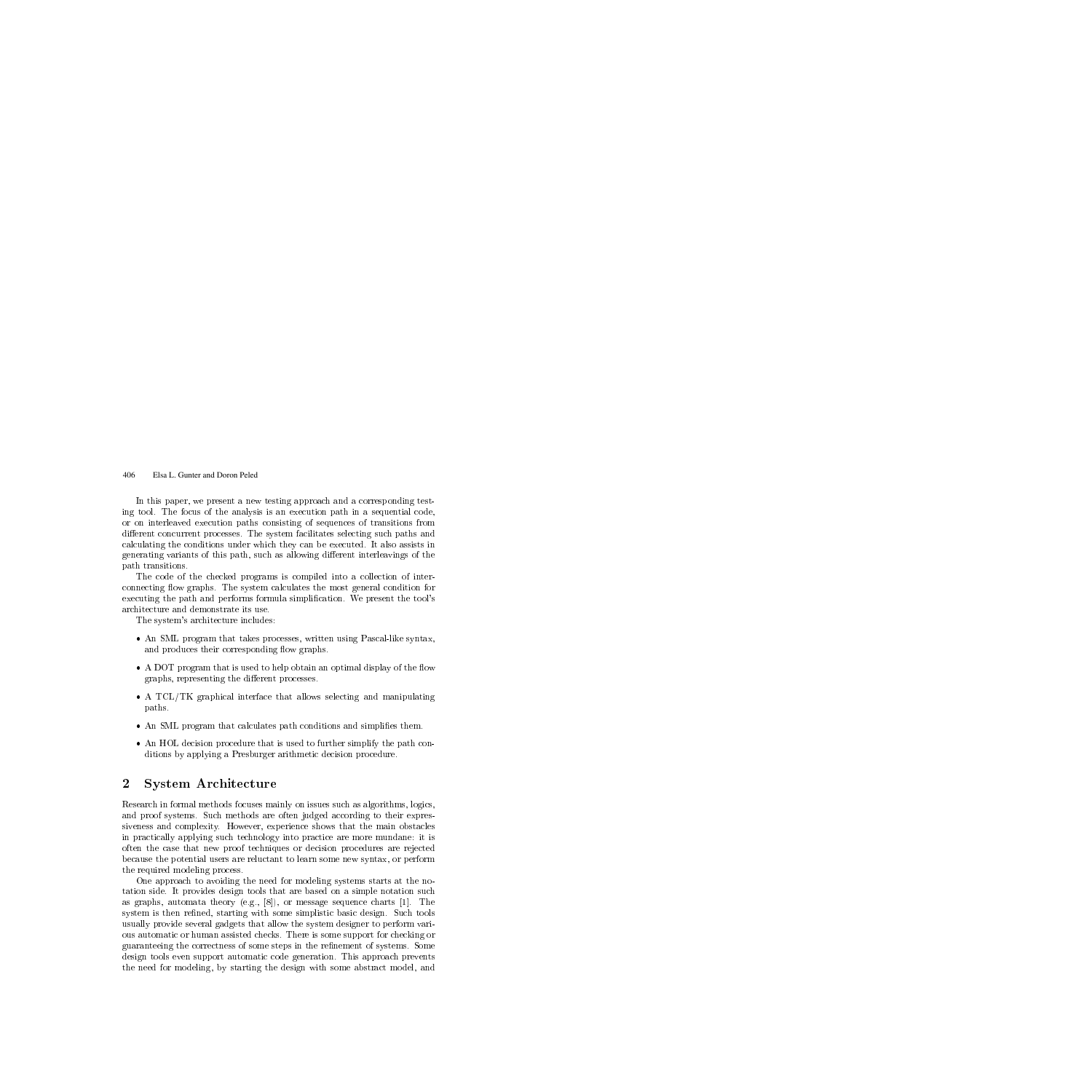```
beginy1 := x;y2:=1;while y1<=100 or y2=/=1 do
         beginif you have a second the second contract of the second contract of the second contract of the second contract of the second contract of the second contract of the second contract of the second contract of the second contra
                  beginy1:=y1+11;v2:=v2+1andelse
                  beginy1:=y1-10;
                       y2:=y2-1endend;z:=y1-10end.
```
## Figure 1: Floyd's 101 program

refining it into a full system. Using standard notation, such as message sequence charts [3], conforms with the usual start of the design. On the other hand, automatic code generation is still add hoc, and it is not expected that the code generated would be efficient or elegant (although it is, by definition, well documented).

Our approach for testing is quite the complement to the above. After the software (or parts of it) is designed and coded, one checks its behavior under various conditions, or in various environments. One of the motivations of the PET tool is to avoid the need for modeling, and allow the testing to be performed using a notation that is natural for the user. The tool automatically translates the code of the program to be checked into one of the earliest and most useful notations for software, namely that of flow graphs. The program is written as one or more processes in a syntax similar to Pascal. Figure 1 includes the code for Floyd's 101 program, as accepted by our tool. We use the combination  $=$  /  $=$  as inequality.

The graphical interface includes a window for each process, displaying the original text, and a compatible window displaying the corresponding flow graph. The flow graph is a directed graph, with some edges carrying labels. Each node in a graph is one of the following: begin, end, test, wait, assign. The begin and end nodes appear as ovals, the test and wait nodes appear as diamonds, labeled by the test condition, and the assign nodes appear as boxes labeled by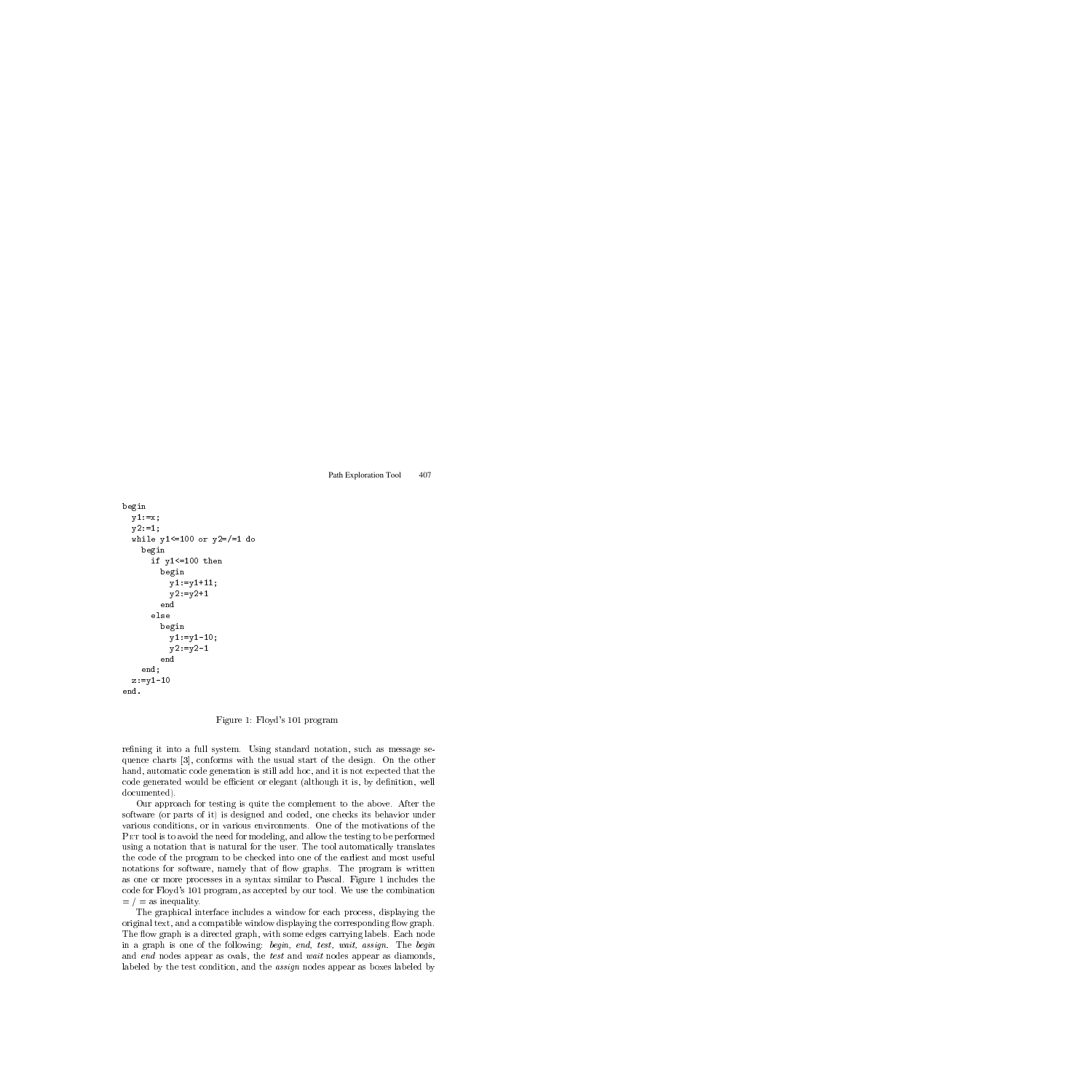the assignment. There is no out edge from an *end* node, two out edges from a test node, and one out edge from all other nodes. The two out edges from a test node are labeled, one by "yes" and one by "no". The flow graph that is generated for the program in Figure 1 appears in Figure 2.

The focus objects of the tool are the *execution paths*. Path information is displayed using two additional windows. One window displays the recently selected execution path, and the other displays the most general condition to execute the selected path. In order to maintain the connection between the code and the model (the flow graph), the different windows are context sensitive: pointing at a node (e.g., a test or an assignment box) in a flow graph window would highlight the corresponding code in the process source window.1 . A selected path in the 101 program appears in Figure 3. Each transition appears within parentheses that correspond to its shape (and color) in the flow graph. Inside the parentheses there is a pair corresponding to the process name, and the number of the transition (as appears in the flow graph). If several processes are involved, transitions of different processes appear with different amount of indentation from the left margin. If the coursor points at a transition listed in this window, the corresponding item in the flow graph and the corresponding text will be highlighted.

## 2.1 Path Operations

Software testing is based on inspecting paths. Therefore, it is of great importance to allow convenient selection of execution paths. Different coverage techniques suggest criteria for the appropriate coverage of a program. Our tool leaves the choice of paths to the user. (A future version, where various path selection criteria will be used to automatically suggest the tested paths, is under construction.) Once the source code is compiled into a flow graph, or a collection of flow graphs, the user can choose the test path by clicking on the appropriate constructs on the flow graphs.

The selected path appears also in a separate window, where each line lists the selected node, the process and the shape (the lines are also indented according to the number of the process to which they belong). In order to make the connection between the code, the flow graph and the selected path clear, sensitive highlighting is used. For example, when the cursor points at some node in the path window, the corresponding node in the flow graph is highlighted, as is the corresponding text of the process.

Once a path is fixed, the condition to execute it is calculated. The tool allows altering the path by removing nodes from the end, in reverse order, or appending to it new nodes. This allows, for example, the selection of an alternative choice for a condition, after the nodes that were chosen past that condition are removed.

<sup>&</sup>lt;sup>1</sup>Our choice was, in the case of a test, to highlight the entire minimal programming construct that is associated with it, such as an if-then-else statement or a while loop.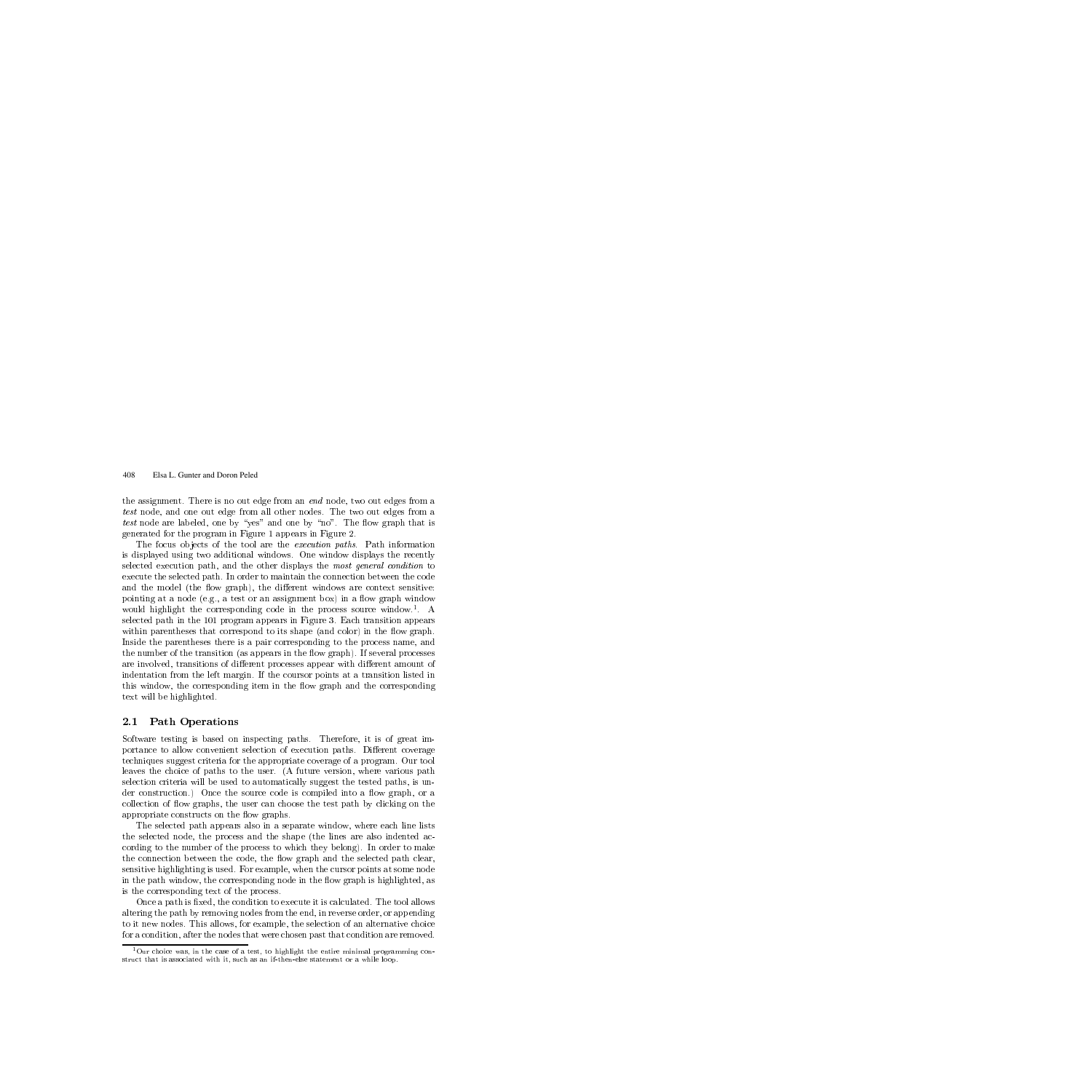

Figure 2: A flow graph for the program in Figure 1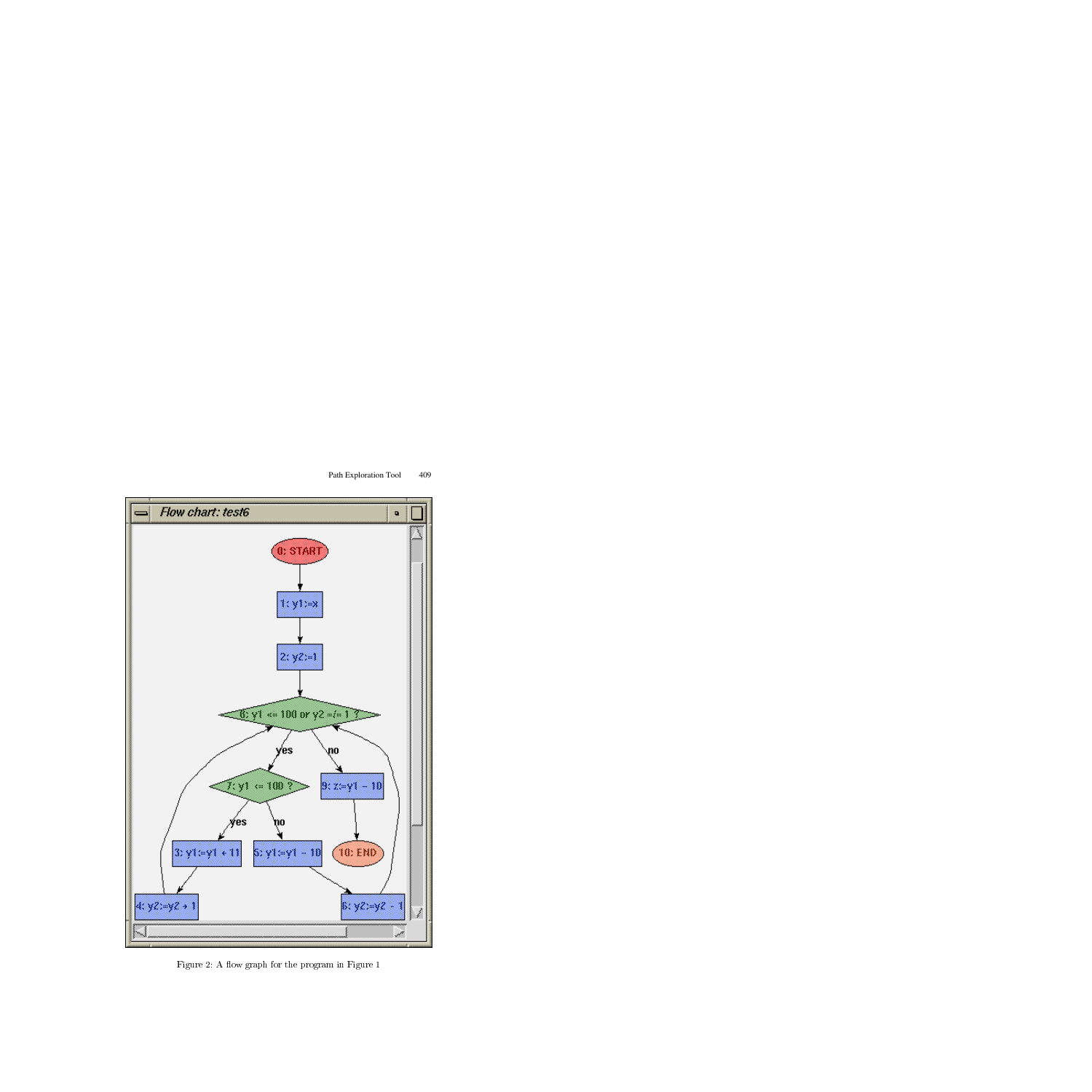(test6 : 0) [test6 : 1] [test6 : 2] <test6 : 8> <test6 : 7> [test6 : 5] [test6 : 6] <test6 : 8> [test6 : 9] (test6 : 10)

Figure 3: A selected path in the 101 program

Another way to alter a path is to use the same transitions but allow a different interleaving of them. When dealing with concurrent programs, the way the execution of transitions from different nodes are interleaved is perhaps the most important source of problems. The PET tool allows the user to flip the order of adjacent transitions on the path, if they belong to different processes. It is easy to check that, by repeatedly flipping the order in this way, one can obtain any possible execution of the selected transitions.

#### 2.2 Path Condition 2.2 Path Conditions - 2.2 Path Conditions - 2.2 Path Conditions - 2.2 Path Conditions - 2.2 Path Conditions - 2

The most important information that is provided by PET is the condition to execute a selected path. An important point to note is that an execution path in a set of flow graphs is really a sequences of edges, which when restricted to each of the processes involved, forms a contiguous sequence. However, when specifying an execution path, it seems most natural to give a selection of nodes to be executed. For most nodes, there is a one-to-one correspondence between the nodes in a flow graph and their out edges. The subtle case is when a test node is selected. Selecting such a node does not tell us how it executed, since the condition may be either true or false. The execution of a test is determined by whether its "yes" or "no" out edge was selected, which we can know by knowing the successor node to the test in the same process. Thus, if a test node is the last transition of some process in the selected path, it would not contribute to the path condition, as the information about how it is executed is not given.

Let  $\xi = s_1 s_2 \ldots s_n$  be a sequence of nodes. For each node  $s_i$  on the path, we define:

 $type(s_i)$  is the type of the transition in  $s_i$ . This can be one of the following: begin, end, test, wait, assign.

 $proc(s_i)$  is the process to which  $s_i$  belongs.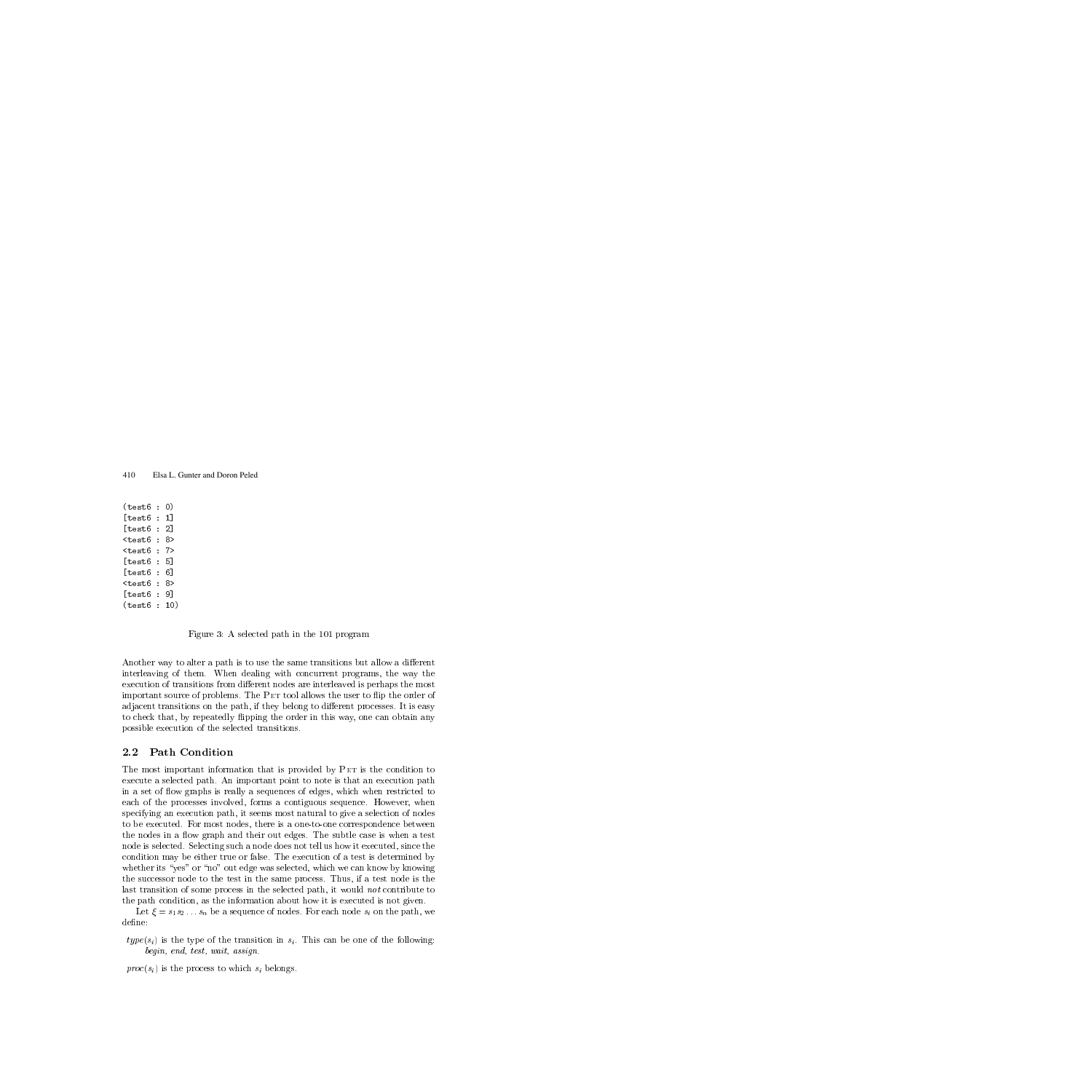$cond(s_i)$  is the condition on  $s_i$ , in case that  $s_i$  is either a test or a wait node.

- $branch(s_i)$  is the label on a node  $s_i$  which is a test if it has a successor in the path that belongs to the same process, and is "undefined" otherwise.
- $\exp(r(s_i))$  is the expression assigned to some variable, in case that  $s_i$  is an assign statement.
- $var(s_i)$  is the variable assigned, in case  $s_i$  is an assign statement.
- $p[v/e]$  is the predicate p where all the (free) occurrences of the variable v are replaced by the expression e.

The following is the algorithm used to calculate the path condition. Notice that it is calculated from the tail of the path to the head.

```
current\_pred := 'true';for i := n to 1 step -1 do
     begin case type(s_i) do
             test \Rightarrowtest)
                case branch(s_i) do
                     \text{`ves'} \Rightarrowcurrent_pred := current_pred\wedge cond(s_i)^{\prime}no'\Rightarrowcurrent pred := current pred \wedge \neg cond(s_i)'undefined'\Rightarrowcurrent pred := current pred
                end case
                current pred := current pred\wedge cond(s_i)assign \Rightarrowcurrent pred := current pred \left[ var(s_i)/expr(s_i) \right]simplify(current_pred)
```
It is interesting to note that the meaning of the calculated path condition is different for sequential and concurrent programs. In a sequential program, consisting of one process, the condition expresses all the possible assignments that would *ensure* executing the selected path, starting from the first selected node. When concurrency is allowed, the condition expresses the assignments that would make the execution of the selected path *possible*. Thus, when concurrency is present, the path condition does not guarantee that the selected path is executed, as there might be alternatives paths with the same variable assignments.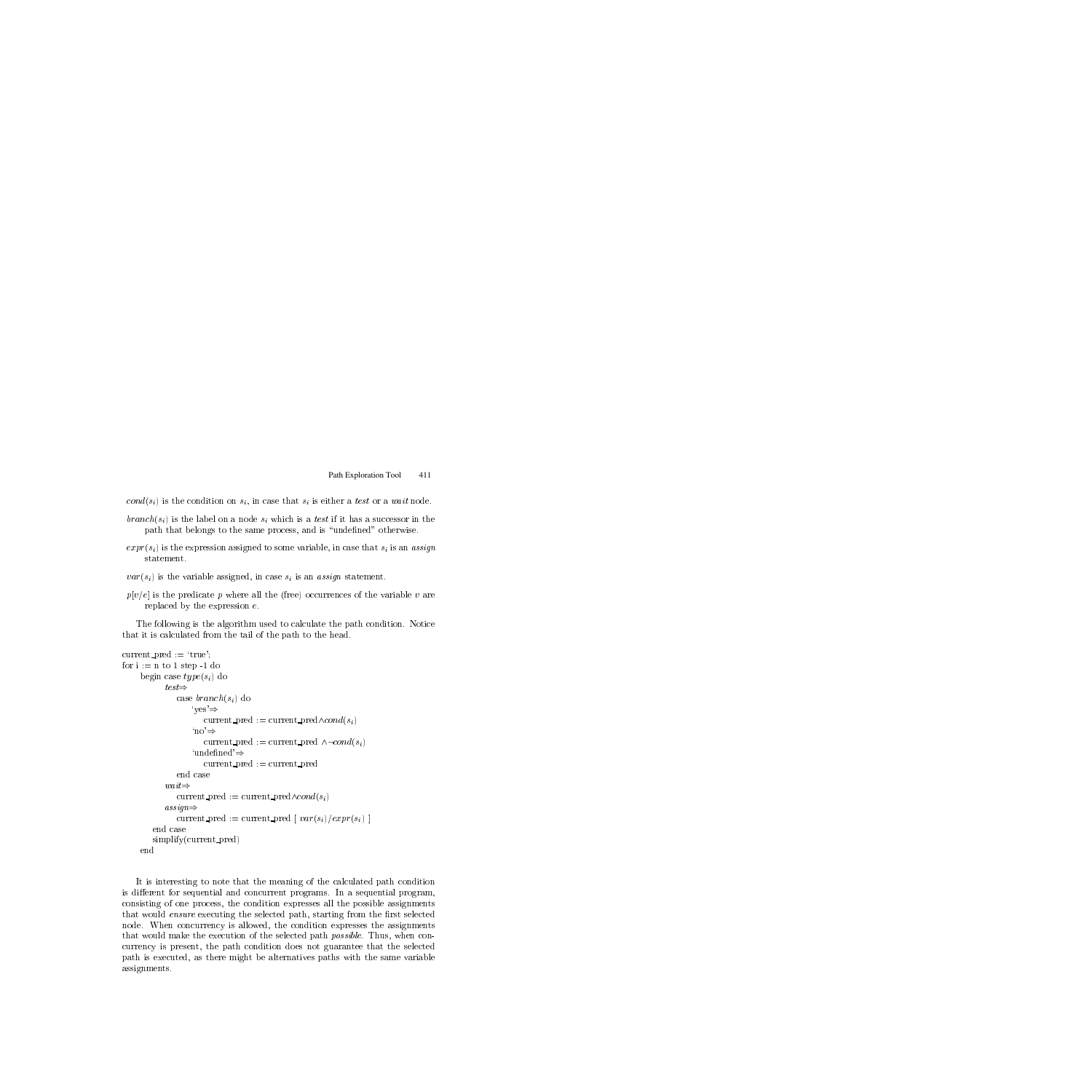

Figure 4: Two simple concurrent processes

In Figure 4, an example of two simple processes that share the variable  $a$  is given. The pascal code for the processes is as follows:

| C1:     | C2:      |
|---------|----------|
| begin   | begin    |
| $a: =5$ | $a: = 2$ |
| end     | wait a=5 |
|         | end      |

Consider the following path:

 $\sim$  0)  $\sim$  0)  $\sim$  0)  $\sim$  0)  $\sim$  0)  $\sim$  0)  $\sim$  0)  $\sim$  0)  $\sim$  0)  $\sim$  0)  $\sim$  0)  $\sim$  0)  $\sim$  0)  $\sim$  0)  $\sim$  0)  $\sim$  0)  $\sim$  0)  $\sim$  0)  $\sim$  0)  $\sim$  0)  $\sim$  0)  $\sim$  0)  $\sim$  0)  $\sim$  0)  $\sim$  0)  $\sim$  0)  $\sim$  0)  $\sim$   $\sim$  0)  $\sim$  0)  $\sim$  0)  $\sim$  0)  $\sim$  0)  $\sim$  0)  $\sim$  0)  $\sim$  0)  $\sim$  0)  $\sim$  0)  $\sim$  0)  $\sim$  0)  $\sim$  0)  $\sim$  0)  $\sim$  0)  $\sim$  0)  $\sim$  0)  $\sim$  0)  $\sim$  0)  $\sim$  0)  $\sim$  0)  $\sim$  0)  $\sim$  0)  $\sim$  0)  $\sim$  0)  $\sim$  0)  $\sim$  0)  $\sim$  <u>[C2 : 1]</u> <u>[C</u>1 : 1] <C2 : 2>  $\sim$  3)  $\sim$  3)  $\sim$  3)  $\sim$  3)  $\sim$  3)  $\sim$  3)  $\sim$  3)  $\sim$  3)  $\sim$  3)  $\sim$  3)  $\sim$  3)  $\sim$  3)  $\sim$  3)  $\sim$  3)  $\sim$  3)  $\sim$  3)  $\sim$  3)  $\sim$  3)  $\sim$  3)  $\sim$  3)  $\sim$  3)  $\sim$  3)  $\sim$  3)  $\sim$  3)  $\sim$  3)  $\sim$  3)  $\sim$  3)  $\sim$   $\sim$  2)  $\sim$  2007  $\sim$  2007  $\sim$  2007  $\sim$  2007  $\sim$  2007  $\sim$  2007  $\sim$  2007  $\sim$  2007  $\sim$  2007  $\sim$  2007  $\sim$  2007  $\sim$  2007  $\sim$  2007  $\sim$  2007  $\sim$  2007  $\sim$  2007  $\sim$  2007  $\sim$  2007  $\sim$  2007  $\sim$  2007  $\sim$  2007  $\sim$ 

In this path, the ' $a := 5$ ' of the first assignment is executed after the ' $a := 2$ ' and hence the wait condition can be passed, and the path can be completed. This does not depend on the value of any variable. Thus, the path condition is `true'. If we choose now to switch the third and the fourth lines, e.g., the two assignments to the variable  $a$ , the path cannot be passed, independent of any initial values of the variables. Thus, in this case the path condition is 'false'.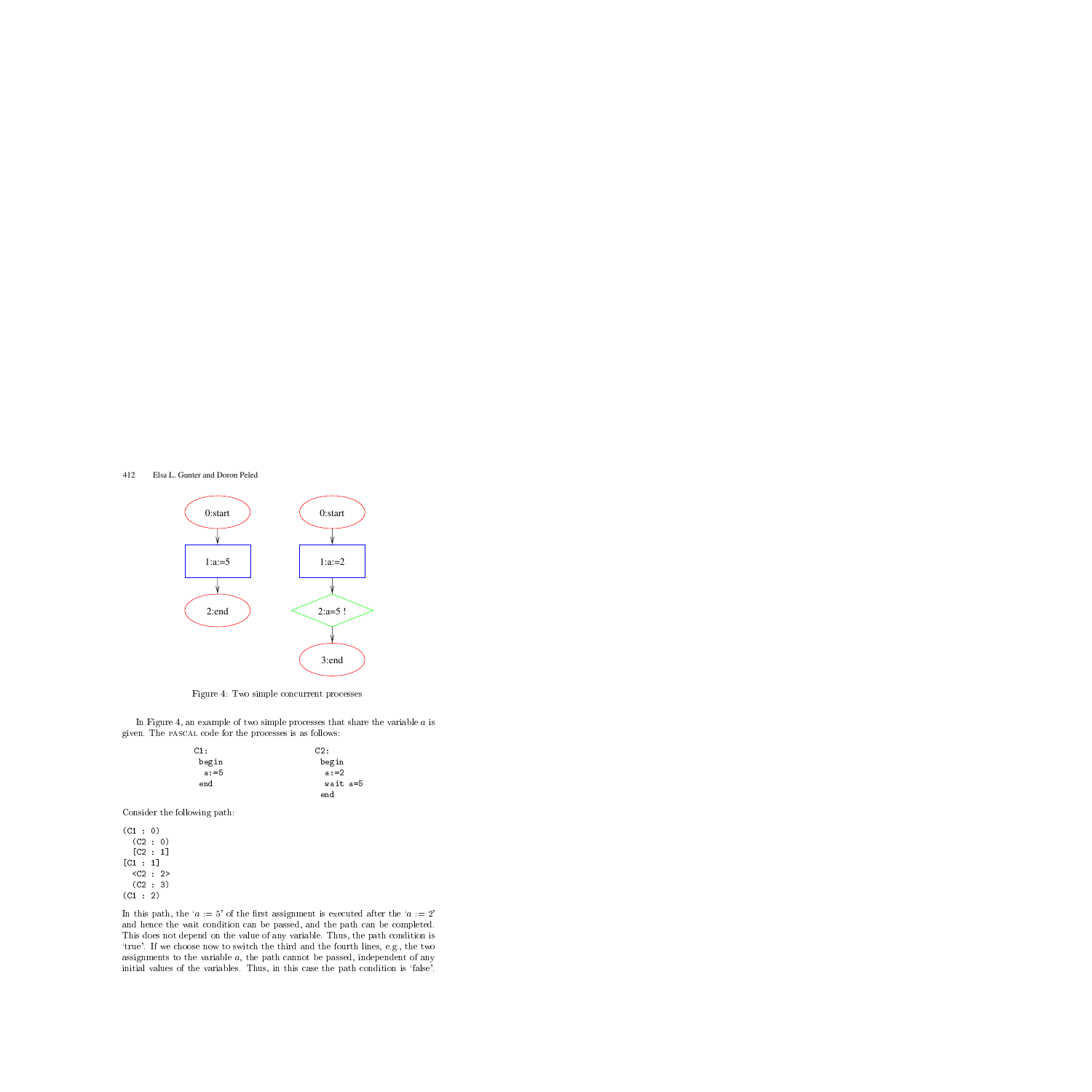Switching the order between a pair of adjacent transitions is done by moving the mouse to the first transition in the pair and clicking a mouse button. The tool does not allow (the unreasonable choice of ) permuting transitions that belong to the same process.

### 2.3 Formula Simplification

The primary information object that is provided by the PET tool is that of a quantifier free first order formula, describing the condition under which a path is executed. In the prototype developed, we assume that the mathematical model is that of arithmetic over the integers. As shown in the previous subsection, these conditions are calculated symbolically, and can therefore be quite complicated to understand. In most cases, the automatically generated expression is equivalent to a much simpler expression.

Simplifying expressions is a hard task. For one thing, it is not clear that there is a good measure in which one expression is simpler than the other. Another reason is that in general, deciding the satisfiability or the validity of first order formulas is undecidable. However, such limitations should not discard heuristic attempts to simplify formulas, and for some smaller classes of formulas such decision procedures do exist.

The approach for simplifying first order formulas is to try first applying several simple term-rewriting rules in order to perform some common-sense and general purpose simplications. In addition, it is checked whether the formula is of the special form of Presburger arithmetic, i.e., allowing addition, multiplication by a constant, and comparison. If this is the case, one can use some decision procedures to simplify the formula.

The simplication that is performed includes the following rewriting:

- Boolean simplification, e.g.,  $\varphi \wedge \text{true}$  is converted into  $\varphi$ , and  $\varphi \wedge \text{false}$  is converted into false .
- Eliminating constant comparison, e.g., replacing  $1 > 2$  by false.
- Constant substitution. For example, in the formula  $(x = 5) \wedge \varphi$ , every (free) occurrence of x in  $\varphi$  is replaced by 5.
- Arithmetic cancellation. For example, the expression  $(x+2) 3$  is simplified into  $x - 1$ , and  $x \times 0$  is replaced by 0. However, notice that  $(x/2) \times 2$ is not simplied, as integer division is not the inverse of integer multipli-

In case the formula is in Presburger arithmetic, we can decide [7] if the formula  $\varphi$  is unsatisfiable, i.e., is constantly *false*, or if it is valid, i.e., constantly *true.* The first case is done by deciding on  $\neg \exists x_1 \exists x_2 \dots \exists x_n \varphi$ , and the second case is done by deciding on  $\forall x_1 \forall x_2 \dots \forall x_n \varphi$ , where  $x_1 \dots x_n$  are the variables that appear in  $\varphi$ . If the formula is not of Presburger arithmetic, one can still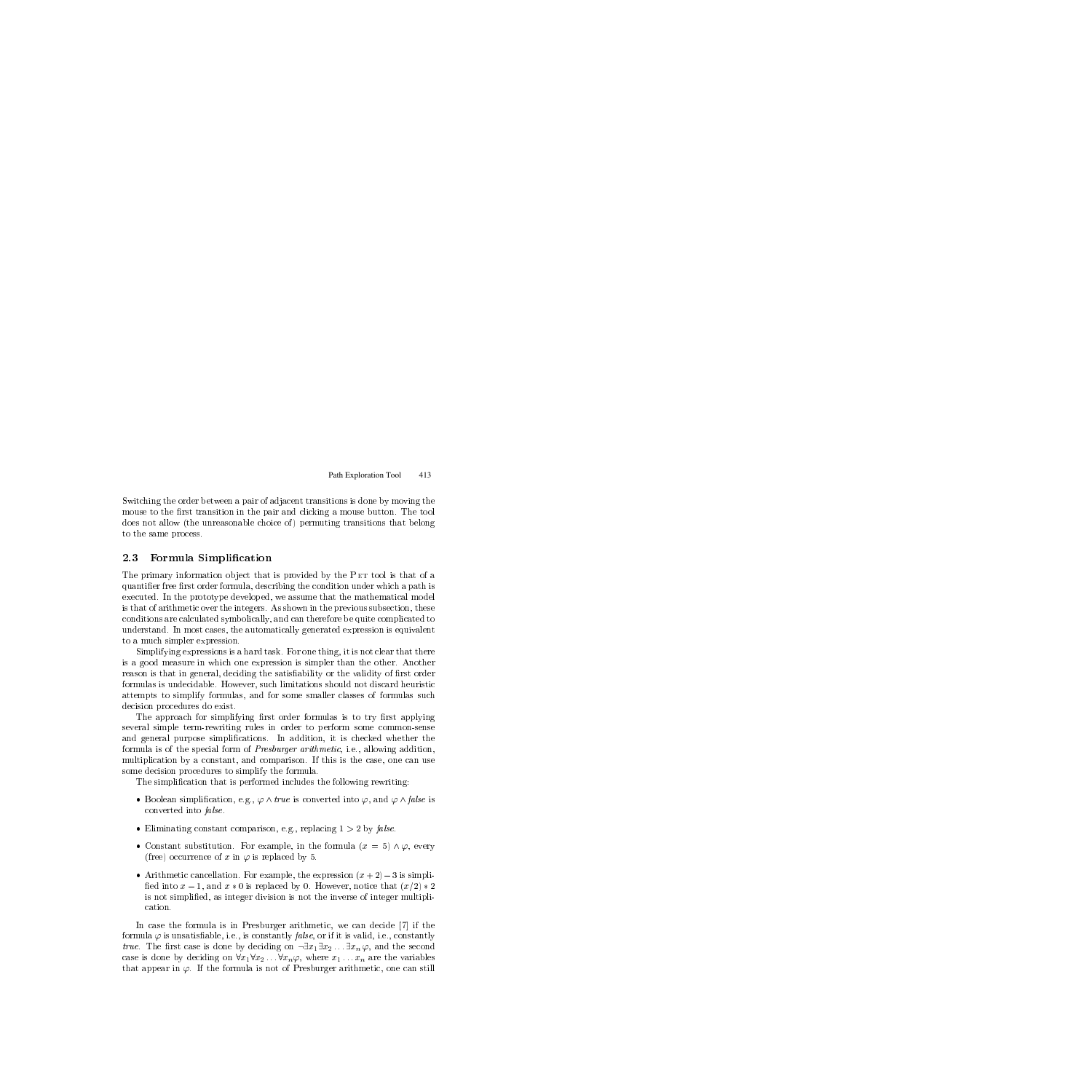try to decide whether each maximal Presburger subformula of it is equivalent to true or false.

Another way of using the decision procedure for Presburger arithmetic is to check whether there are variables that are not needed in the formula, and can hence be discarded. For example, consider a Presburger arithmetic formula  $\varphi(x_1, x_2, \ldots, x_n)$ . We can check whether the formula depends on the variable  $x_n$  by checking

```
\forall x_1 \forall x_2 \ldots \forall x_{n-1} \forall x_n \forall x_n \varphi(x_1, x_2, \ldots, x_n) \leftrightarrow \varphi(x_1, x_2, \ldots, x_n)
```
Then, if this formula is *true*, we can replace  $x_n$  by 0 everywhere.

## $2.4$ **Implementation**

The Pet system consists mainly of a graphical interface, and a program that is responsible for compilation and calculation, as described in Figure 5.The graphical interface is responsible for selection and update of execution paths. It was implemented in TCL/TK. Compilation and calculations are done via an SML program. The language SML was selected since it allows simple and efficient symbolic manipulations such as subformula substitution.

The SML program is running as a server process. It receives requests for processing from the graphical interface. One such request is of the form

file *processname* 

and results in the compilation of the process to a flow graph. Another type of request is of the form

path processname:node ... processname:node

with a (reversed) selected path. The SML program calculates the weakest (most general) condition to execute the path, and returns it to the graphical interface for display.

The SML program informs the graphical interface when compilation is done, and also prepares several files, which the graphical interface uses. These files are:

- A DOT file, including the description of the flow graph that corresponds to the compiled process according to the DOT syntax (see Unix manual, or [6]. This allows using the DOT program in order to draw the graph.
- An adjacency list, specifying for each node of the graph its immediate successor. This information allows the graphical interface to control path selection.
- A list of pointers to the beginning and end of the text that corresponds to each graph item. This file allows connecting the flow graph with the text windows, so that the text corresponding to the currently selected node is highlighted.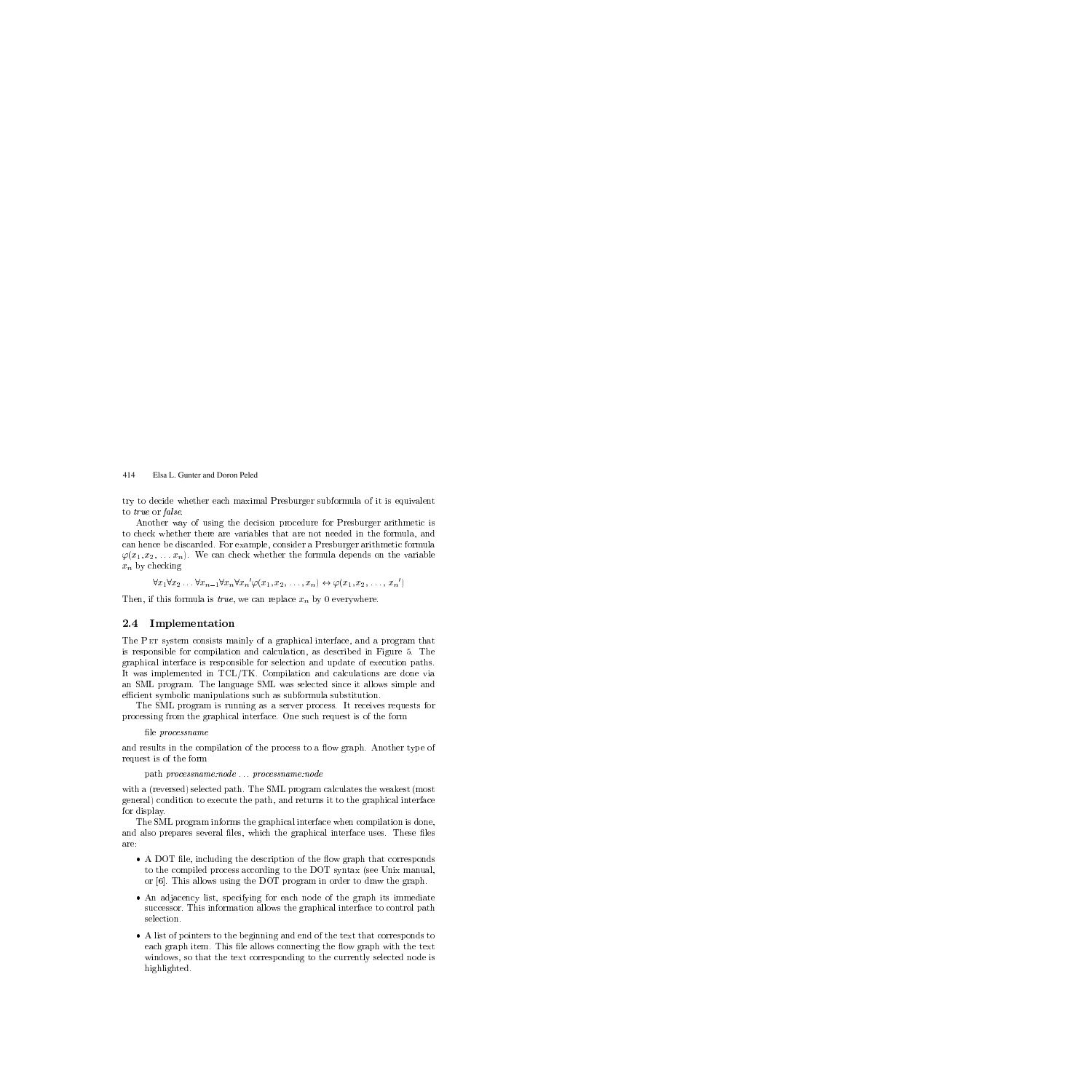

Figure 5: General architechture of PET system

The graphical interface makes use of the DOT program to draw flow graphs. The SML code prepares a DOT file, which describes the nodes, arrows and text of the 
ow graph. The DOT program processes this le and produces a layout for a visual description of the graph. It produces another DOT file, where the graph objects are annotated with specific coordinates. The  $TCL/TK$  graphical interface reads the latter file and uses it to draw the graph.

The SML program is compiled under the HOL environment. This allows using the Presburger Arithmetic decision procedure that is included in HOL to be used for simplifying arithmetic expressions by our system.

## $\mathbf{3}$ **Examples**

Consider the simple protocol in Figure 6, intended to obtain mutual exclusion. In this protocol, a process can enter the critical section if the value of a shared variable turn does not have the value of the other process. The code for the first process is as follows: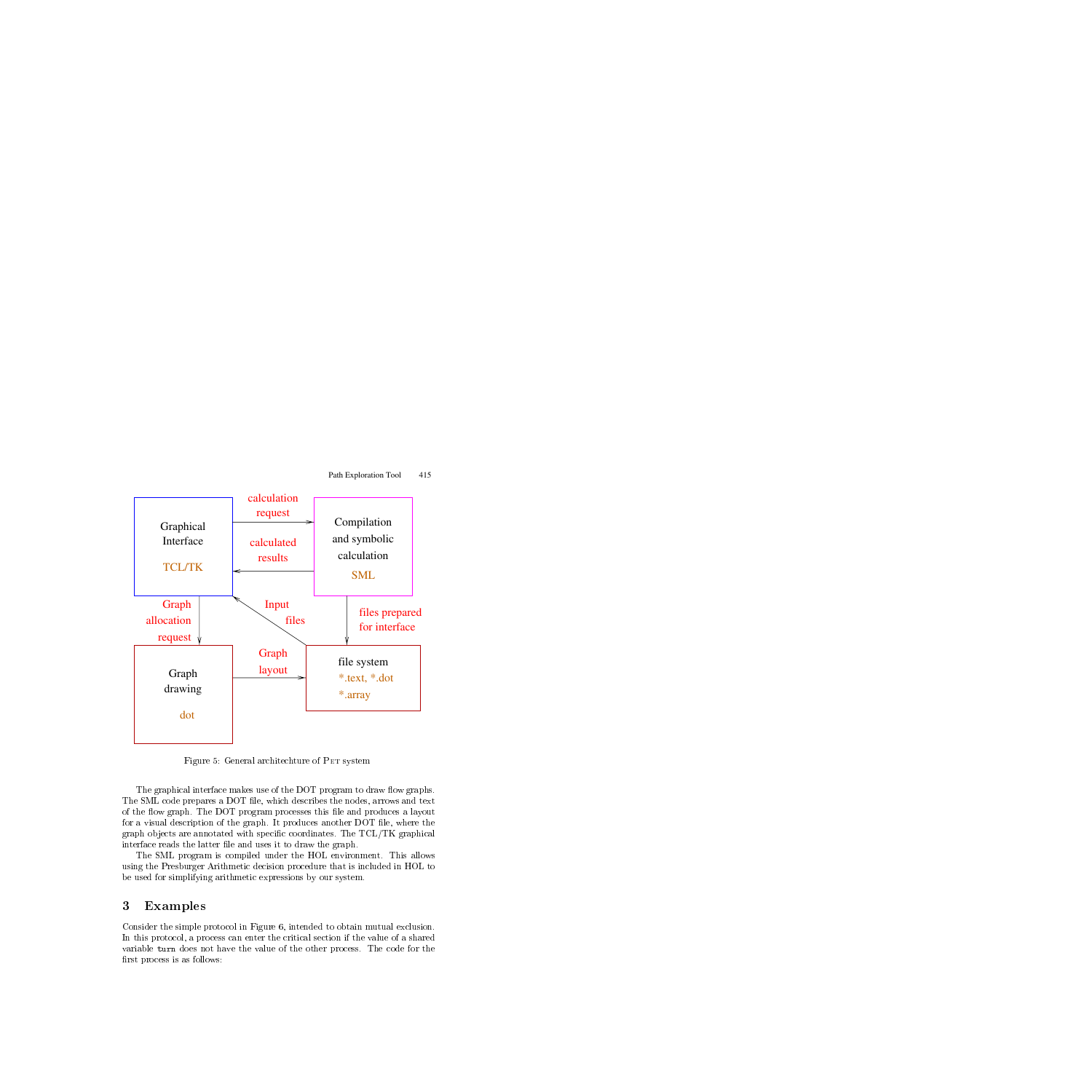

Figure 6: A mutual exclusion example

```
beginbeginwhile the turns of the property of the contract of the contract of the contract of the contract of the contract of the contract of the contract of the contract of the contract of the contract of the contract of the contrac
             \sim critical section \sim critical section \sim . The critical section \simturn:=1end
       endend.
```
The second process is similar, with constant values 1 changed to 0.

When we select the following path, which admits the second process  $\textit{mutex1}$ , while the first process  $\textit{mutex0}$  is busy waiting as follows:

```
(mutex0 : 0)
      \sim 0.000 \sim 0.000 \sim 0.000 \sim 0.000 \sim 0.000 \sim 0.000 \sim 0.000 \sim 0.000 \sim 0.000 \sim 0.000 \sim 0.000 \sim 0.000 \sim 0.000 \sim 0.000 \sim 0.000 \sim 0.000 \sim 0.000 \sim 0.000 \sim 0.000 \sim 0.000 <mutex1 : 5>
<mutex0 : 5>
      <mutex1 : 2>
<mutex0 : 2>
      [ muter_s is 3] \sim 3] \sim 3] \sim 3] \sim 3] \sim 3] \sim 3] \sim 3] \sim 3] \sim 3] \sim 3] \sim 3] \sim 3] \sim 3] \sim 3] \sim 3] \sim 3] \sim 3] \sim 3] \sim 3] \sim 3] \sim 3] \sim 3] \sim 3] \sim 3] \sim 3] \sim<u>[mutescent</u> : 1]
```
we get the path condition  $turn = 1$ , namely that the second process will get first into its critical section if initially the value of the variable  $turn$  is 1. When we check a path that gets immediately into both critical sections, namely:

 $\sim$   $\sim$   $\sim$   $\sim$   $\sim$ : 0)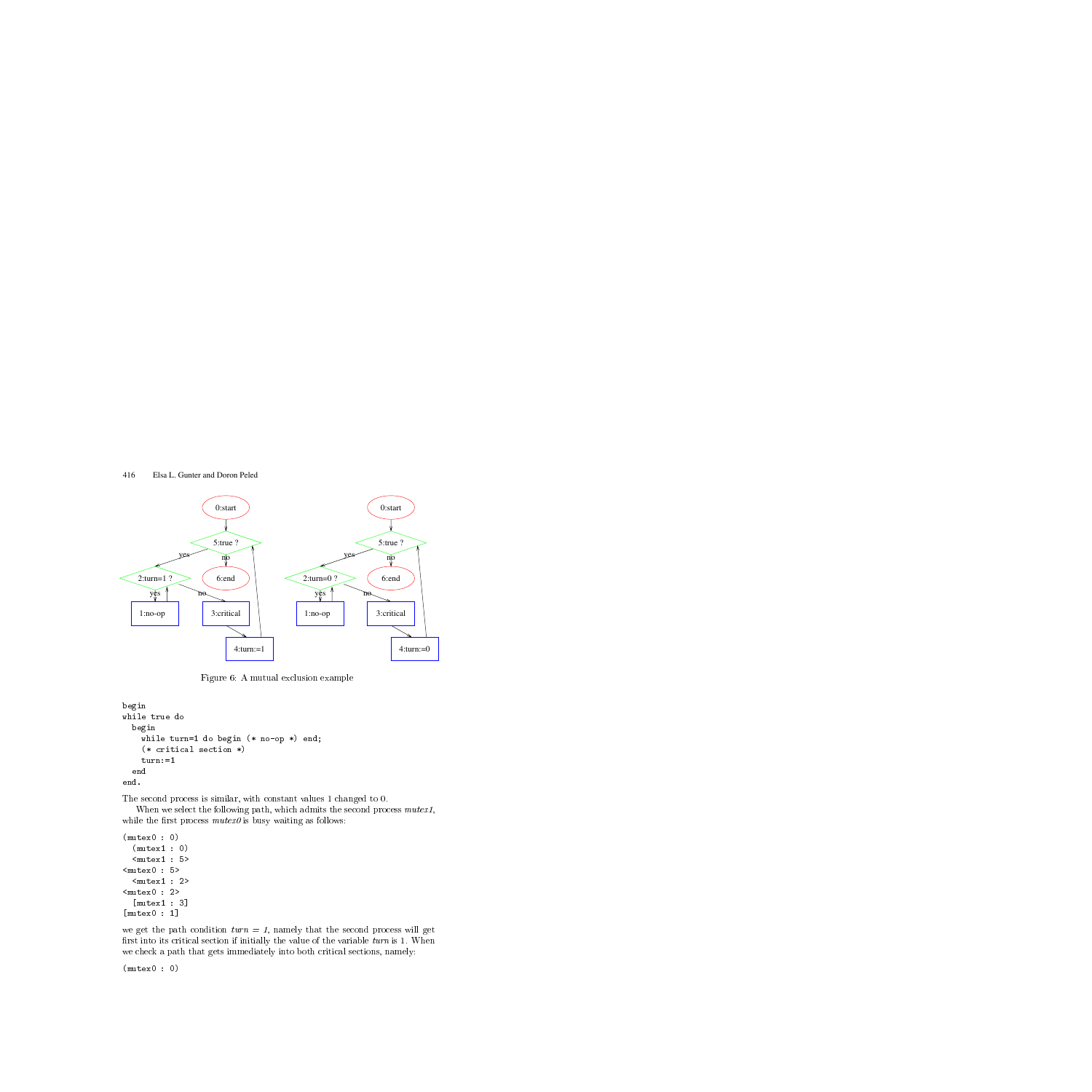```
\sim 000 \sim 000 \sim 000 \sim 000 \sim 000 \sim 000 \sim 000 \sim 000 \sim 000 \sim 000 \sim 000 \sim 000 \sim 000 \sim 000 \sim 000 \sim 000 \sim 000 \sim 000 \sim 000 \sim 000 \sim 000 \sim 000 \sim 000 \sim 000 \sim 
     <mutex1 : 5>
<mutex0 : 5>
<mutex0 : 2>
     <mutex1 : 2>
\sim \sim \sim \sim \sim: 3<u>]</u>
     \sim \sim \sim \sim \sim \sim: 3<u>]</u>
```
we get a path condition  $turn \neq 1 \wedge turn \neq 0$ . This condition suggests that we will not get a mutual exclusion if the initial value would be, say, 3. This indicates an error in the design of the protocol. The problem is that a process enters its critical section if turn is not set to the value of the other process. This can be fixed by allowing a process to enter the critical section if  $turn$  is set to its own value.

## **Extensions and Future Work** 4

In this section, we describe work in progress, and planned extensions of the tool. The current implementation of the PET tool provides a basic framework for testing sequential and interleaved execution paths. The implementation was designed to support adding many testing techniques and features.

Software testing suggests various coverage criteria. For example, one might want to check paths that involve at least every executable statement, or paths from a statement where a variable is set to all or some of the statements where it is used [9]. Integrating such coverage techniques into our tool can be done by assisting the selection of a path according to such criteria. For example, when selecting an assignment node, the PET tool can suggest all the possible nodes where the variable that is assigned is later used. These nodes are highlighted using a color different from the other nodes, and the user can select one of them. The Pet tool can then extend the current path with a shortest path from the current node to the node selected. Statistics about the quality of coverage can

Another extension deals with testing of different interleavings that are formed from a given set of transitions. Interleaving concurrent transitions in different orders is a main pitfall in concurrent programming. Currently, support is given to interleave transitions of different processes in various ways by commuting between them. An extension isbeing developed in order to facilitate a more efficient and thorough inspection of different interleaved sequences. The main idea is that many permutations of concurrently executed transitions do not lead to different results. For example, consider two transitions that involve completely different variables. Instead of only allowing the user to select particular adjacent transitions that will be commuted, the tool will successively generate different permutations of the selected interleaved sequences.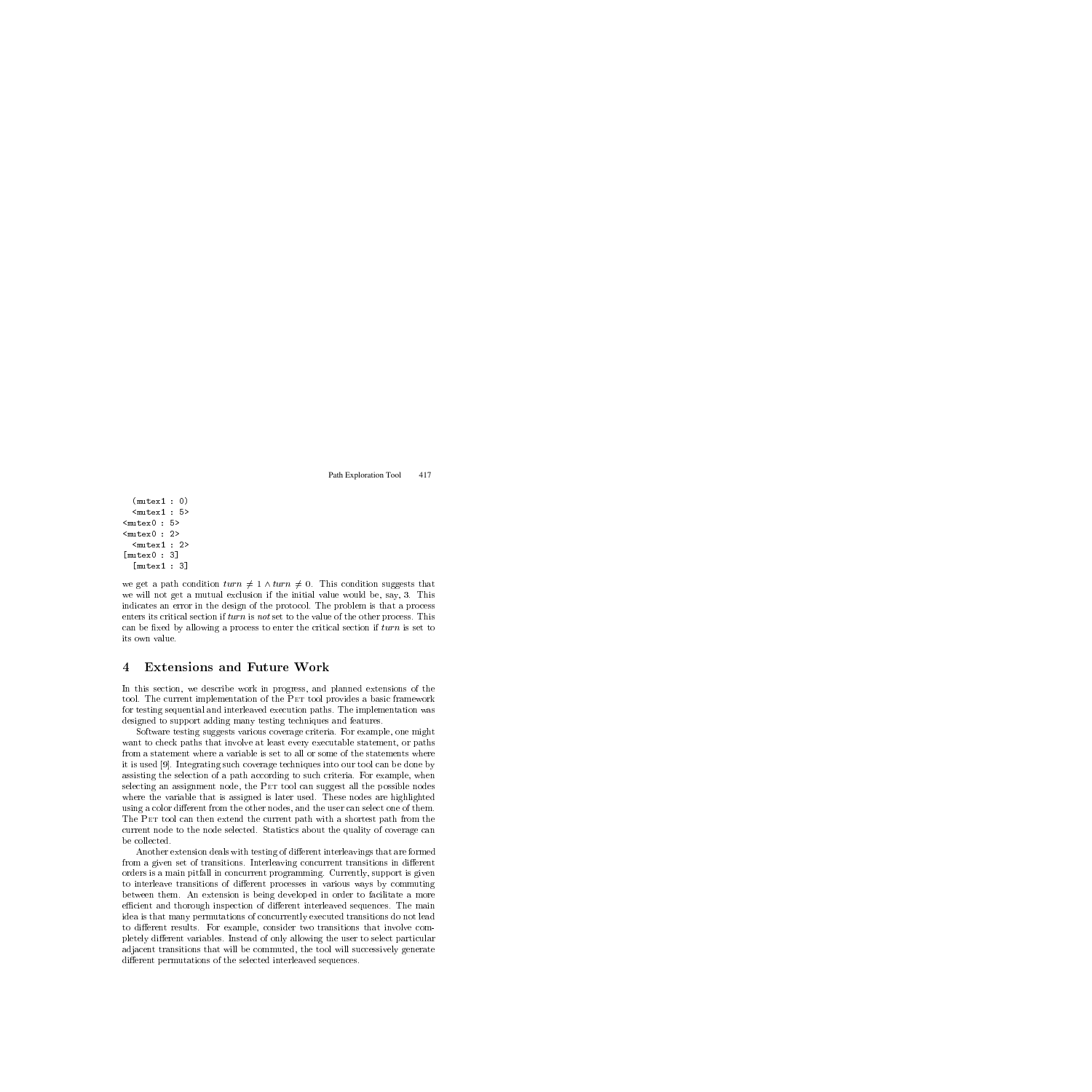Using the compiled knowledge about the variables assigned and used by the transitions, a dependency relation between the transitions can be calculated [2]. The tool will calculate the next permutation that is not equivalent to the current one up to permuting adjacent independent transitions. (If it is equivalent, the path condition is guaranteed to be the same.) The new permutation will then be displayed and the new path condition will be calculated. Thus, the tool will help the user to cycle between different interleaved sequences that may give rise to different behaviors. (One can formalize this feature as presenting to the user different representatives for Mazurkiewicz traces  $[5]$ .) This extension is also connected to the suggested path: if one uses the system's recommendation about how to continue a path from each given state, one does not have to worry about how to interleave these paths, as a systematic and exhaustive search of the interleavings can be performed. Of course, one has to be careful, as permuting interleaved sequences can lead to exponential number of possibilities.

Another direction of future development is to expand the programming language in which we require the programs to be written to include arrays and other data types, and to include subroutines. For arrays, the difficulty is calculating the precondition when array subscripts are given by complex arithmetic expressions.

We are also exploring different ways of presenting information to the user. Although the path conditions are in many cases simple to understand, there are cases where the user may find them difficult to use. Allowing the user to supply various nite ranges for the program variables enables the system to check whether there are values in the given range that satisfy the path conditions.

Finally, program slicing [10] can be used to extract projections of the program statements that affect a variable at a particular location. Such an analysis can also be calculated and displayed using our graphical interface.

## References

- [1] R. Alur, G. Holzmann, D. Peled, An Analyzer for Message Sequence Charts, Software: Concepts and Tools,  $17$  (1996),  $70-77$ .
- [2] S. Katz, D. Peled, Defining conditional independence using collapses, Theoretical Computer Science 101 (1992), 337-359.
- [3] ITU-T Recommendation Z.120, Message Sequence Chart (MSC), March 1993.
- [4] G.J. Myers, The Art of Software Testing, John Wiley and Sons, 1979.
- [5] A. Mazurkiewicz, Trace Theory, Advances in Petri Nets 1986, Bad Honnef, Germany, LNCS 255, Springer, 1987, 279-324.